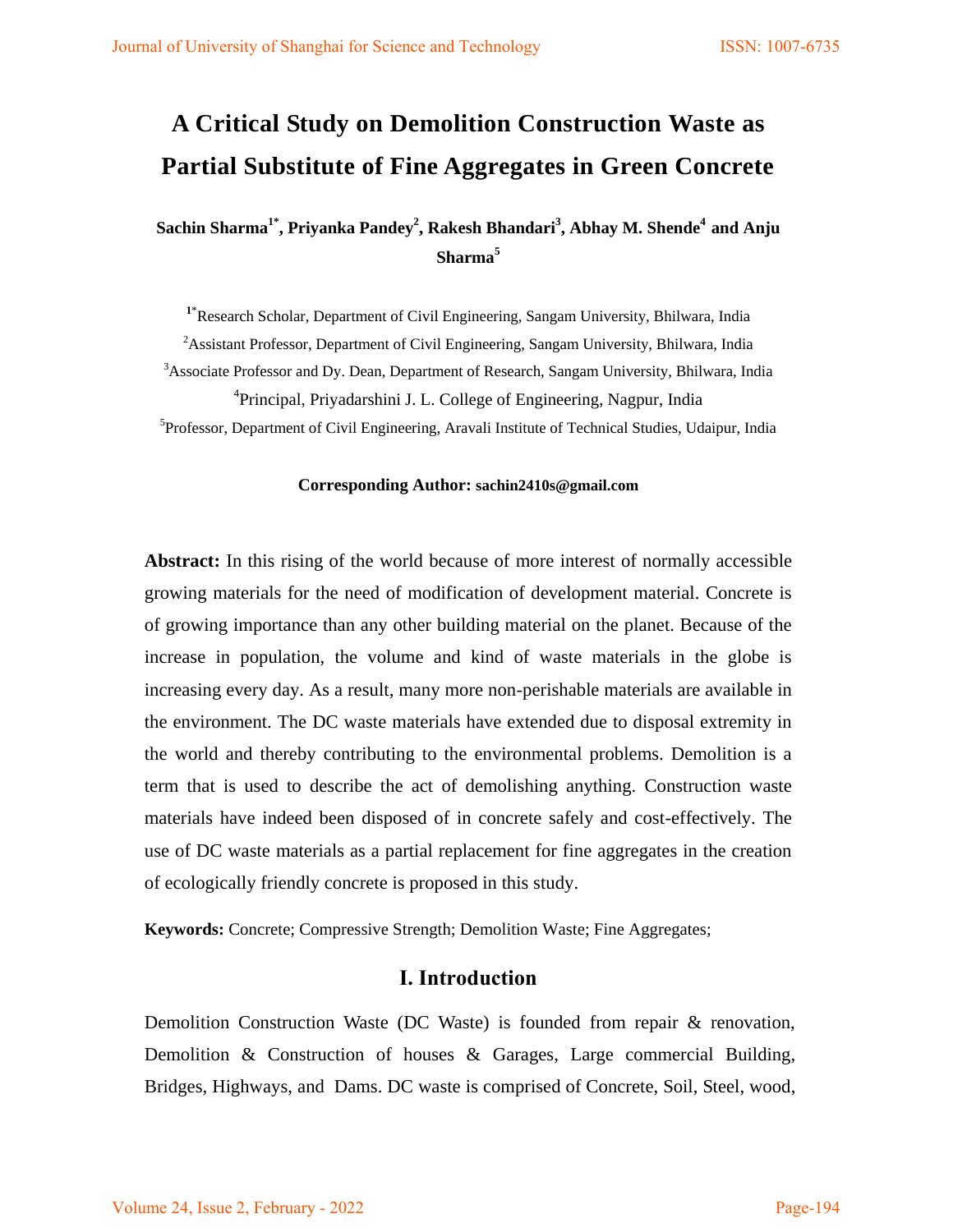and plastic, and different materials – blocks and mortar.The core reason for its workability, high strength, and Durability. Every year, one tonne of concrete is used for every living human on the planet. The construction of infrastructure development in India, such as airports, highways, thermal plants, dams, and bridges, is increasing every year as a result of globalization [1]. The significance of C&D waste management is not lost among the stakeholders particularly in large cities, where impacts have already been felt. But still, the effectual management of C&D waste is held back by numerous challenges and performance is far from ideal [2]. A huge amount of waste material is produced per annum in all worlds, DC waste contributes the maximum percentage of about 75%. Moreover, ceramic waste material gives more percentage of wastes within DC wastes about 54% [6]. With the fast growth in construction actions of India, it is appropriate the creation of DC waste with the expansion of the construction industry and various connected issues.

Demolition waste of more established designs for endorsement of new development and ongoing construction for additionally expanding need of reassuring prompts the development of the volume of DC waste because of quick urbanization in city and towns. The environmental laws had required aggregates plants to go for the substitution of DC waste, which is approx 75% of the whole DC waste [5]. The building area assessment method considers the different stages of DC waste production from the perspective of construction, renovation, maintenance, demolition, and decoration of building structures and becomes the conventional process for estimating construction waste. DC wastes products can be performed using various gray models, linear regression moving average model.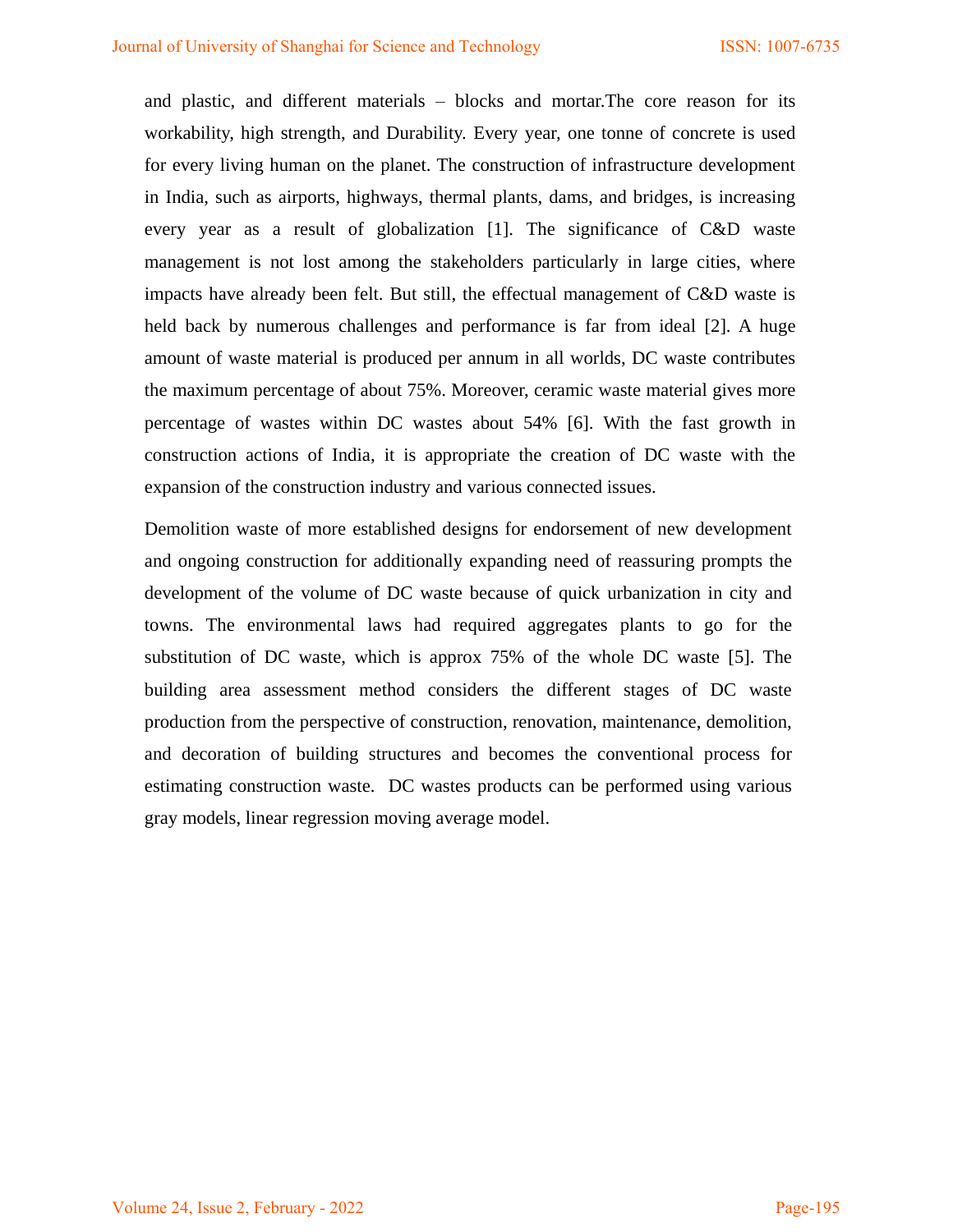

Figure 1. Different C&D Waste in World Production [2]

# **II. Critical Literature Review**

Waste administration is not just a money problem; recycling and reuse of waste materials cannot save money, but also create wide-ranging environmental profits, with natural resources. Recycle and wastes anticipation reduces the water and air pollutionrelated to DC waste materials built-up and transportation. This protects energies and decreases associated greenhouse production. The recycling of many various materials needs low energy than production from virgin stock materials.

**Manjari Bhattacharya et al. (2019)** studied the waste materials like DC waste utilized in plain concrete and their assets on various properties of cement. M30 grade of mix design of concrete has been used. Thirty-six portions were tested, with fine and coarse aggregate being replaced with ceramics waste powder and DC waste at intervals of 10% from 0% to 60%. Fine aggregate, coarse aggregate, and alternative materials have all been tested for water absorption and specific gravity. Around Rs. 523/- was saved by replacing 50% of DC waste with fine and coarse aggregates in 1m3 concrete without influencing the compressive strength of the modified concrete. In modified concrete, Ceramic wastes could be utilized as replaced and extra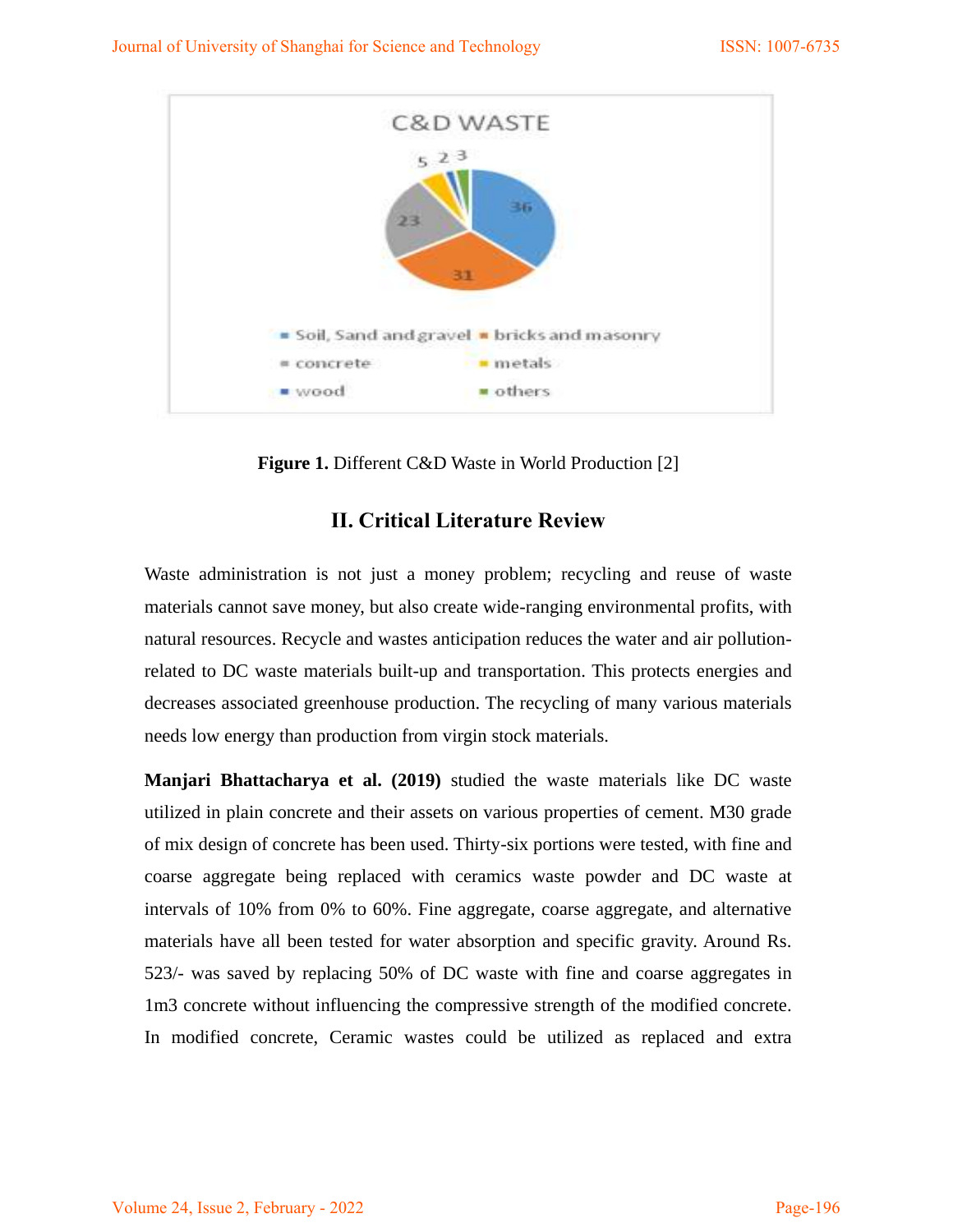materials. Approx 50% is the ideal substitution proportion of fine and coarse aggregates with DC waste [1].

**Md. Omar Ali Mondal (2018)** As per studies this literature to check the various property of concrete b/w natural brick aggregates and recycled brick aggregates concrete by disbursing an altered percentage of Blast furnace slag, superplasticizers, and fly ash were used to improve the Modified concrete's durability. The compressive strength was found to be 21.81, 24.52, and 25.30 MPa, at 28 days [8] respectively, by replacing 10%, 15%, and 20% blast furnace slag with salvaged brick aggregate. The compressive strength was improved at 60 days but reduced at 28 days slowly by the median percentage of fly ash for various intervals of 5% from 10% to 35% with salvaged brick aggregate. At 28 days, water and fast chloride permeability were lowered when compressive strength was increased [3].

**Rachit Sharma (2017)** This study Shows decent results on DC waste or glass waste powder used in concrete with or without the inclusion of fiber and superplasticizer. The compressive strengths of modified concrete using DC waste by substitution of fine aggregates get a decent outcome. When fine aggregates are replaced with DC waste to varying degrees of 30 percent, the compressive strength of modified concrete is increased.

The substitute of fine aggregates with glass waste powder utilizing superplasticizer and fiber will tend to more growth compressive strength of design concrete. Nevertheless, if DC waste aggregates and glass waste powder substitutes to the fine aggregates adding fiber and superplasticizer utilized, the low compressive strength is accomplished. The DC waste and glass waste powder has utilized in concrete have improved compressive strengths, thereby solving the issue of removal just as safeguarding the environment [4].

**Saswat Hota et al. (2016)** Involved the strength properties (flexural and compressive strength) as well as the waste of demolition and ceramic percentages as fractional additions of fine aggregates in an experiment. During this study, M25 grade concrete having materials have range was 1:1.25:2.5 and 1:1.5:3 with w $\c$  proportion of 0.46 is utilized as a base. By weight of cement observance dose of superplasticizer was 0.3%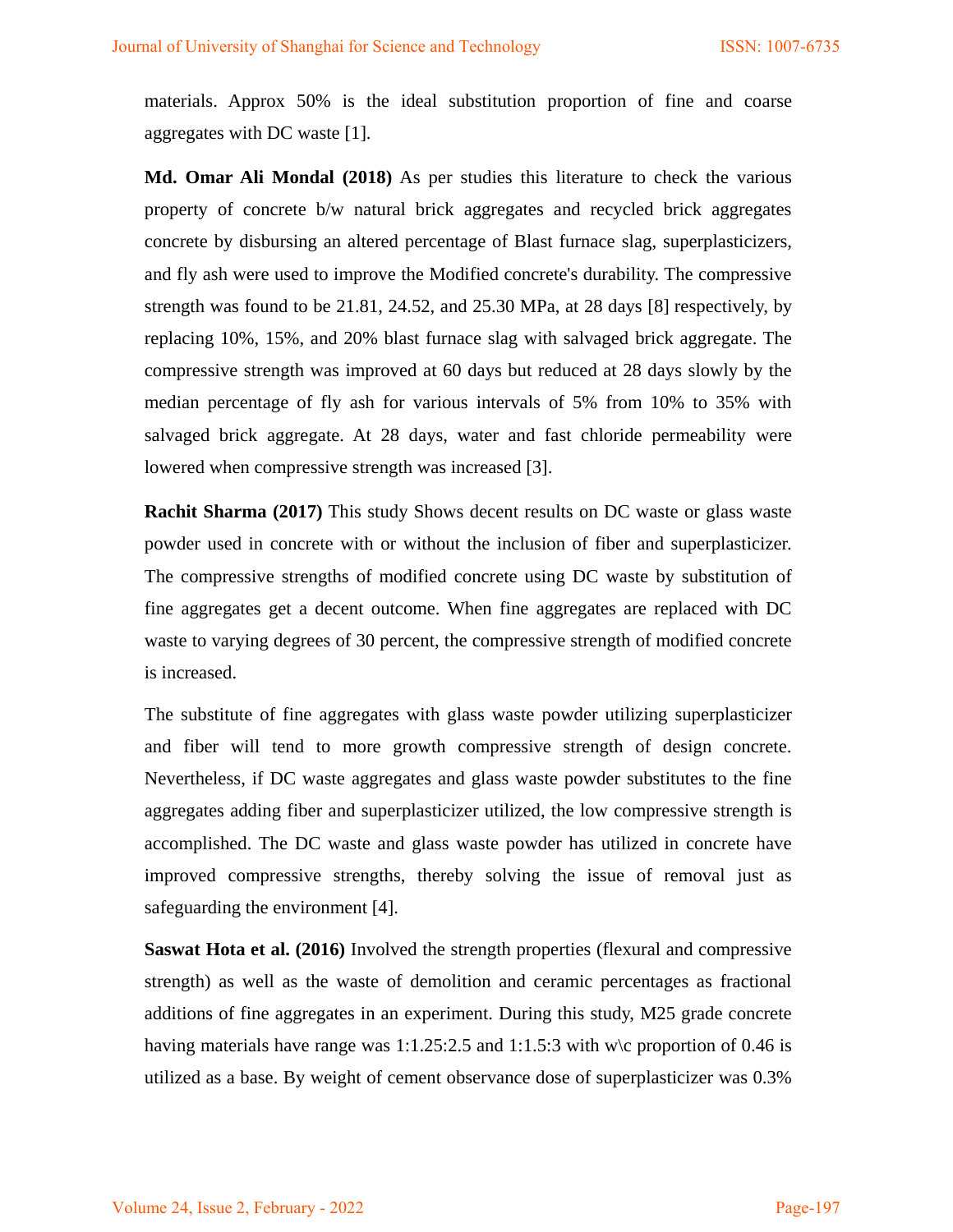individually. Fine aggregate can be kept while casting rigid pavement by using ceramic and demolition waste 40 % regular. Compressive strength of up to 20% demolition waste and 20% ceramic waste is higher than transfer concrete [5].

**Shruthi H. G et al. (2016)** An experimental investigation was carried out on the use of ceramic tile wastes in concrete to be a substitute for regular coarse aggregate, with a range of 0%, 10%, 20%, and 30% of the replacement and M20 grade concrete being cast. The concrete molds were cast and evaluated for Compressive Strength and Split Rigidity after 3, 7, and 28 days. While 30% of Ceramic tile aggregates waste was substituted with coarse aggregates, the Split tensile strength was set up remarkably. The compressive strength and split tensile strength of 10% and 20% supplementary of CTA isn't improved. There start a little distinction in the all strength of CTA Concrete, when contrasted and insignificant concrete. The ideal maximum outcome is observed for 30% supplanting of CTA with coarse aggregate [6].

**Md. Monish et al. (2013)** The effect of adding coarse aggregates from demolition debris on the workability and mechanical properties of reused concrete at the end of 7 and 28 days is investigated. The compressive strength of demolition utilized concrete recognized was connected with regular concrete. The compressive strength of modified green concrete till 30% CA assistant with crushed waste at the end of 28 days was related to being recognized with ordinary concrete, according to test results. Cubical specimens were cast to define the compressive strength of design concrete and observed values of strength are presented in the range of approx 86-95 % for recycled concrete mix [7].

## **III. Conclusions**

- According to various literature reviews, we achieved optimum compression strength of design concrete, when 30% of Ceramic Tiles waste was replaced by coarse aggregate.
- Approx 500/- Rupees saved in 50% replacement of DC waste if we used Concrete with fine and coarse aggregates required compressive strength of DC waste concrete.